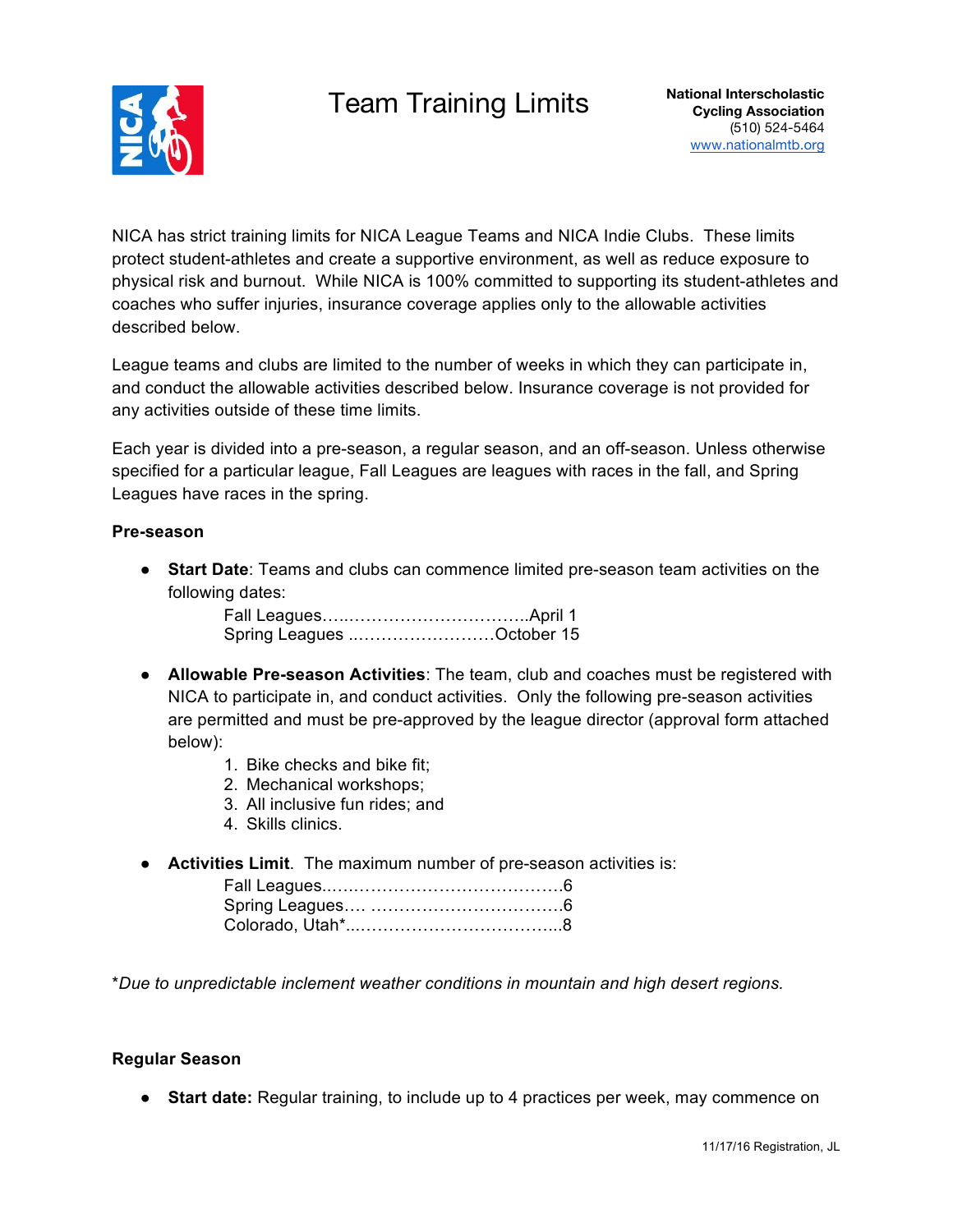# Team Training Limits **National Interscholastic**



the following dates:

| Fall Leagues July 1       |                                                        |
|---------------------------|--------------------------------------------------------|
| Spring Leagues December 1 |                                                        |
|                           |                                                        |
|                           | Tennessee Monday of the week after the week of July 4* |

- **Racing Limits**. Teams and clubs may participate in races only during the regular season.
- **End of Season.** No team or club rides, or any other training activities, may take place following the 14th consecutive day after the final NICA league race of the season. Special summer or post-season activities and rides after this two-week period may be approved and allowed by the league director (use the approval form below).

*\*The two-week period including the week prior to the week of July 4 and the week of July 4 is defined as the Summer Dead Period under the Tennessee Secondary School Athletic Association Handbook, during which no regular season or pre-season or activities may take place, and is part of the Tennessee League's off-season.*

### **OFF-SEASON**

The off-season is defined as periods not within the applicable pre-season and regular season periods. Organized team rides and races are strictly prohibited during the off-season. The following activities during the off-season will jeopardize a team or club's eligibility:

- 1. A league team racing under the school name;
- 2. Using the school jersey at races as a team;
- 3. Having practices that meet on school grounds;
- 4. Having regular meetings at school that organize activity for off-season training and racing;
- 5. Using any league team property without a letter of permission from school administration; and
- 6. Using the same league team website as an outlet for organizing off-season practices or racing.

NICA respects off-season non-league racing activities. However, all off-season coaching activity must be done under a separately organized, insured, and named team. Teams found to be racing as a high school team during the off-season will be ineligible to compete in NICA league races the following season.